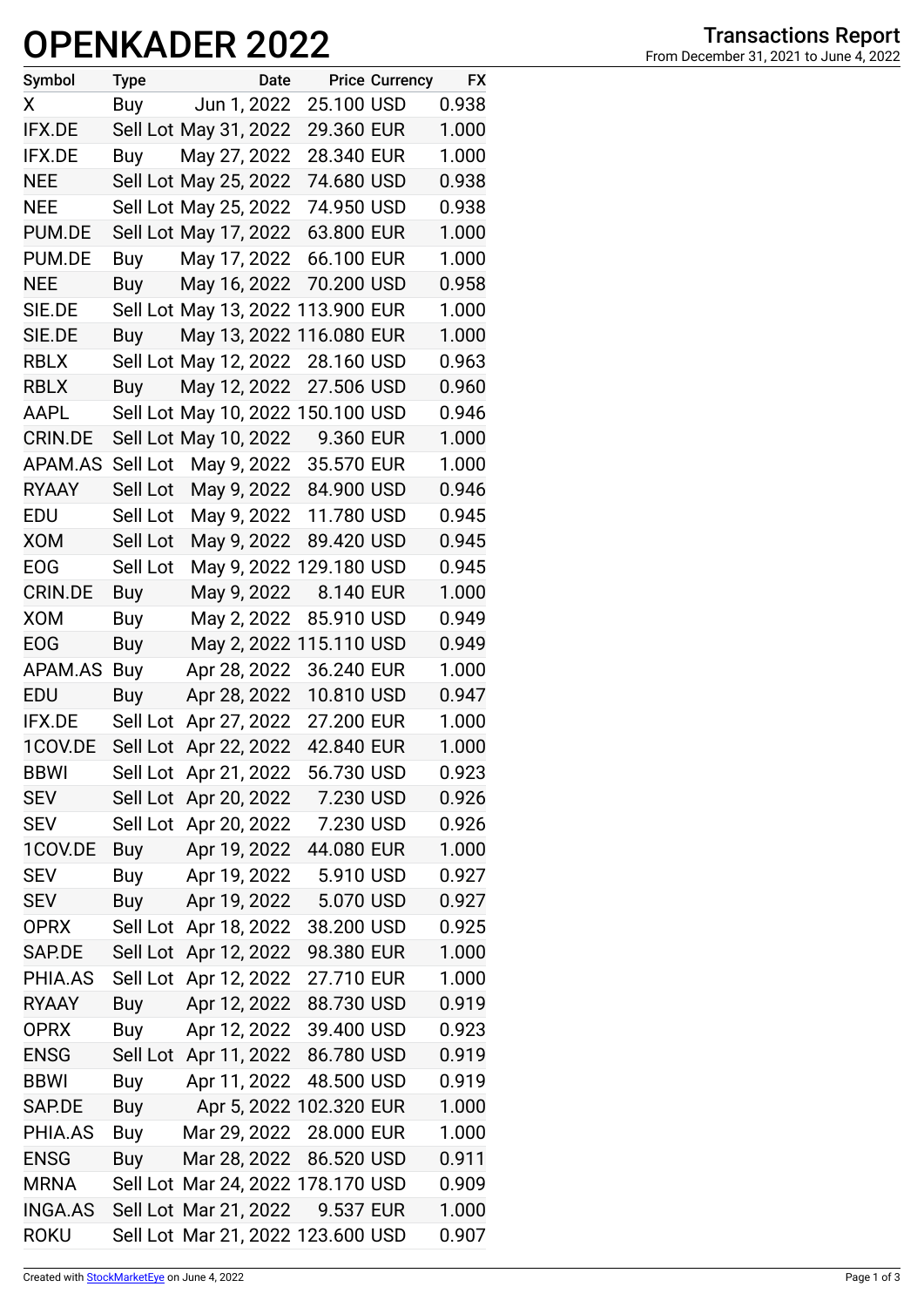## **OPENKADER 2022**

| Symbol            | <b>Type</b> |                       | Date |                                   | <b>Price Currency</b> | <b>FX</b> |
|-------------------|-------------|-----------------------|------|-----------------------------------|-----------------------|-----------|
| <b>ROKU</b>       | Buy         |                       |      | Mar 17, 2022 115.070 USD          |                       | 0.907     |
| AAPL              | Buy         |                       |      | Mar 17, 2022 159.480 USD          |                       | 0.907     |
| AL                |             | Sell Lot Mar 16, 2022 |      | 41.030 USD                        |                       | 0.907     |
| <b>MRNA</b>       | Buy         |                       |      | Mar 16, 2022 151.480 USD          |                       | 0.908     |
| <b>INGA.AS</b>    | Buy         |                       |      | Mar 15, 2022 8.946 EUR            |                       | 1.000     |
| SHELL.AS Sell Lot |             |                       |      | Mar 9, 2022 24.250 EUR            |                       | 1.000     |
| AL                | Buy         | Mar 8, 2022           |      | 35.160 USD                        |                       | 0.920     |
| <b>BTU</b>        | Sell Lot    | Mar 7, 2022           |      | 24.560 USD                        |                       | 0.920     |
| AMAT              | Sell Lot    |                       |      | Mar 7, 2022 125.780 USD           |                       | 0.920     |
| DBPK.DE           | Sell Lot    | Mar 4, 2022           |      | 0.421 EUR                         |                       | 1.000     |
| DBPD.DE           | Sell Lot    | Mar 4, 2022           |      | 1.865 EUR                         |                       | 1.000     |
| <b>BTU</b>        | Sell Lot    | Mar 4, 2022           |      | 25.330 USD                        |                       | 0.915     |
| SHELL.AS Buy      |             | Mar 4, 2022           |      | 22.420 EUR                        |                       | 1.000     |
| DBPK.DE           | Buy         |                       |      | Mar 4, 2022 0.408 EUR             |                       | 1.000     |
| DBPD.DE           | Buy         | Mar 4, 2022           |      | 1.773 EUR                         |                       | 1.000     |
| <b>AMAT</b>       | Buy         |                       |      | Mar 3, 2022 131.210 USD           |                       | 0.900     |
| <b>BTU</b>        | Buy         |                       |      | Mar 1, 2022 18.300 USD            |                       | 0.892     |
| LQQ.PA            | Sell Lot    |                       |      | Feb 28, 2022 717.650 EUR          |                       | 1.000     |
| SE                | Sell Lot    |                       |      | Feb 28, 2022 143.880 USD          |                       | 0.894     |
| DBPK.DE           | Sell Lot    | Feb 25, 2022          |      | 0.425 EUR                         |                       | 1.000     |
| LQQ.PA            | <b>Buy</b>  |                       |      | Feb 25, 2022 667.040 EUR          |                       | 1.000     |
| <b>SE</b>         | Buy         |                       |      | Feb 25, 2022 126.500 USD          |                       | 0.887     |
| DBPK.DE           |             |                       |      | Sell Lot Feb 24, 2022 0.451 EUR   |                       | 1.000     |
| DBPK.DE           | Buy         | Feb 23, 2022          |      | 0.398 EUR                         |                       | 1.000     |
| AAPL              |             |                       |      | Sell Lot Feb 22, 2022 165.770 USD |                       | 0.884     |
| <b>FUBO</b>       |             | Sell Lot Feb 17, 2022 |      | 9.750 USD                         |                       | 0.880     |
| <b>PLTR</b>       |             | Sell Lot Feb 17, 2022 |      | 12.400 USD                        |                       | 0.880     |
| AD.AS             |             | Sell Lot Feb 16, 2022 |      | 27.900 EUR                        |                       | 1.000     |
| <b>ARE</b>        |             |                       |      | Sell Lot Feb 14, 2022 184.900 USD |                       | 0.885     |
| <b>ORCL</b>       |             |                       |      | Sell Lot Feb 14, 2022 79.140 USD  |                       | 0.884     |
| <b>FUBO</b>       |             | Sell Lot Feb 11, 2022 |      | 11.200 USD                        |                       | 0.876     |
| <b>FLOW.AS</b>    | Sell Lot    | Feb 9, 2022           |      | 34.060 EUR                        |                       | 1.000     |
| <b>FUBO</b>       | Buy         |                       |      |                                   |                       | 0.875     |
| <b>PLTR</b>       | Buy         |                       |      | Feb 9, 2022 13.745 USD            |                       | 0.875     |
| <b>VNA.DE</b>     |             |                       |      | Sell Lot Feb 4, 2022 49.500 EUR   |                       | 1.000     |
| FLOW.AS           |             |                       |      | Sell Lot Feb 2, 2022 34.840 EUR   |                       | 1.000     |
| M                 | Sell Lot    |                       |      | Feb 2, 2022 24.940 USD            |                       | 0.885     |
| LYV               |             |                       |      | Sell Lot Feb 2, 2022 109.040 USD  |                       | 0.885     |
| <b>ORCL</b>       | Buy         |                       |      | Feb 2, 2022 82.070 USD            |                       | 0.884     |
| <b>ARE</b>        | Buy         |                       |      | Jan 31, 2022 191.410 USD          |                       | 0.893     |
| <b>MSFT</b>       |             |                       |      | Sell Lot Jan 27, 2022 298.300 USD |                       | 0.897     |
| <b>LYV</b>        | Buy         |                       |      | Jan 27, 2022 104.630 USD          |                       | 0.897     |
| <b>MSFT</b>       | Buy         |                       |      | Jan 27, 2022 303.250 USD          |                       | 0.897     |
| <b>COIN</b>       |             |                       |      | Sell Lot Jan 26, 2022 189.900 USD |                       | 0.885     |
| <b>COIN</b>       | Buy         |                       |      | Jan 26, 2022 192.180 USD          |                       | 0.885     |